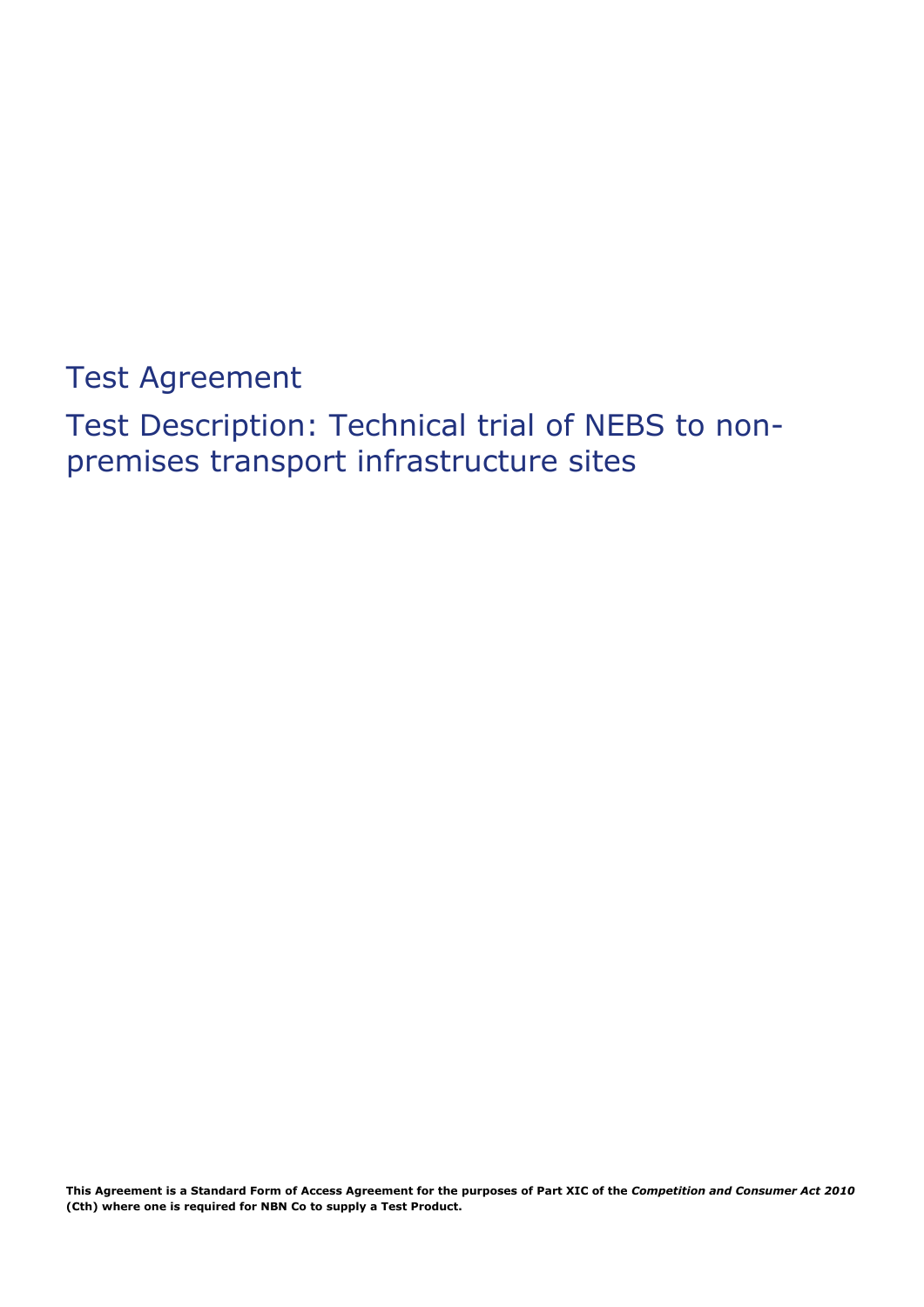# Test Agreement

# Test Description: Technical trial of NEBS to nonpremises transport infrastructure sites

| <b>Wersion</b> | <b>Description</b>         | <b>Effective Date</b> |
|----------------|----------------------------|-----------------------|
|                | Issued on 16 November 2017 | <b>Execution Date</b> |

#### **Copyright**

This document is subject to copyright and must not be used except as permitted below or under the *Copyright Act 1968* (Cth). You must not reproduce or publish this document in whole or in part for commercial gain without the prior written consent of NBN Co. You may reproduce and publish this document in whole or in part for educational or non-commercial purposes as approved by NBN Co in writing.

Copyright © 2017 NBN Co Limited. All rights reserved. Not for general distribution.

#### **Disclaimer**

This document is provided for information purposes only. The recipient must not use this document other than with the consent of NBN Co and must make their own inquiries as to the currency, accuracy and completeness of this document and the information contained in it. The contents of this document should not be relied upon as representing NBN Co's final position on the subject matter of this document, except where stated otherwise. Any requirements of NBN Co or views expressed by NBN Co in this document may change as a consequence of NBN Co finalising formal technical specifications, NBN Co's ongoing internal reviews, or legislative and regulatory developments.

#### **Environment**

NBN Co asks that you consider the environment before printing this document.

2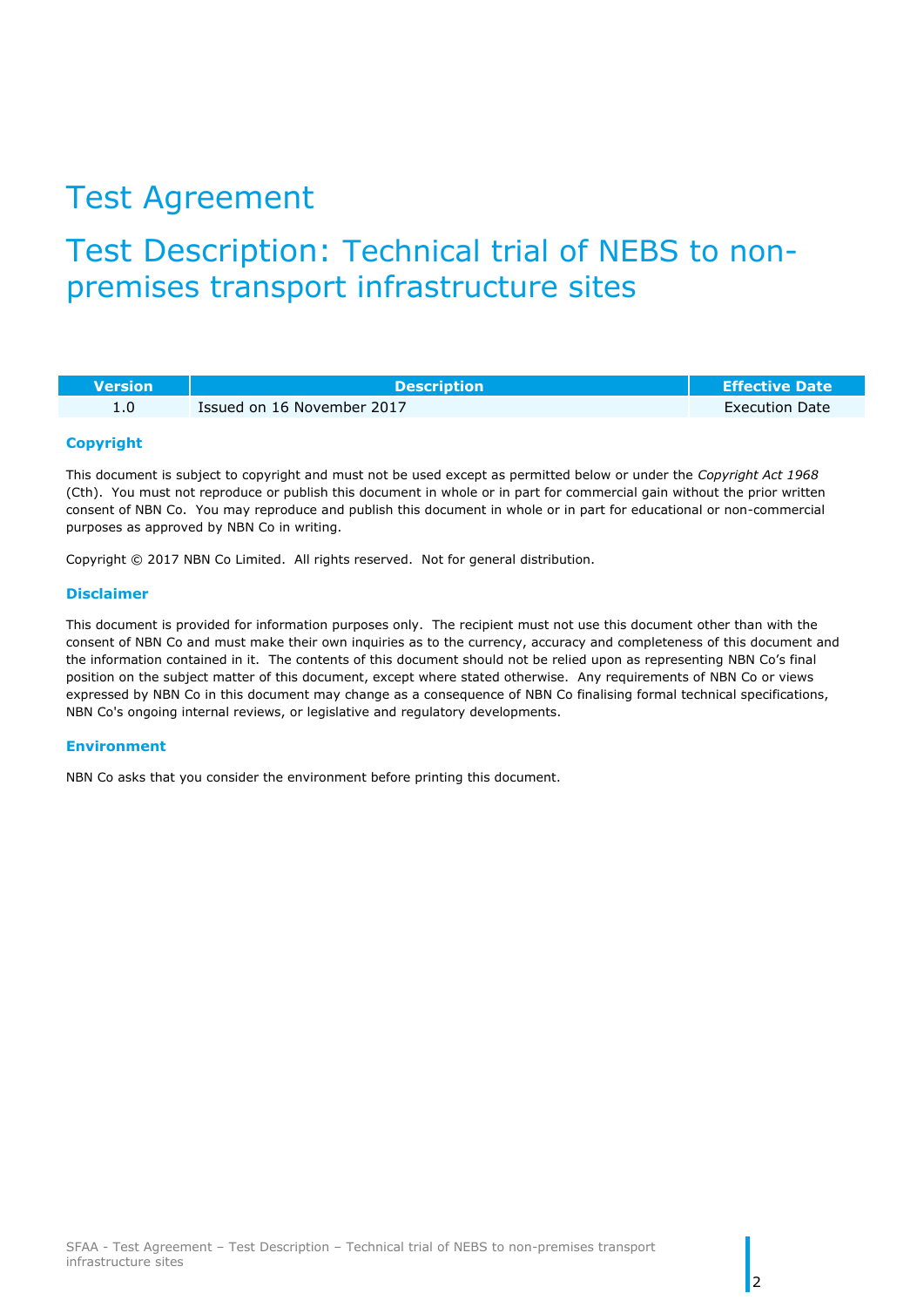# **Contents**

|                   | <b>Parties</b>                                   | $\overline{4}$          |  |
|-------------------|--------------------------------------------------|-------------------------|--|
| <b>Background</b> |                                                  | 4                       |  |
| 1.                | <b>Interpretation and definitions</b>            |                         |  |
| 2.                | <b>Pre-conditions</b>                            | 6                       |  |
| 3.                | <b>Test Product</b>                              | 6                       |  |
|                   | <b>Test Product Components</b><br>3.1            | 6                       |  |
|                   | Access Virtual Circuit (AVC)<br>3.2              | 7                       |  |
|                   | 3.3<br>Connectivity Virtual Circuit (CVC)        | 7                       |  |
|                   | User Network Interface (UNI)<br>3.4              | $\overline{7}$          |  |
|                   | Network-Network Interface (NNI)<br>3.5           | 6                       |  |
| 4.                | <b>Ordering</b>                                  | $\overline{\mathbf{z}}$ |  |
| 5.                | <b>Trial Activities</b>                          | 8                       |  |
| 6.                | Service performance and fair use                 | 8                       |  |
| 7.                | <b>Title and risk in NTDs</b>                    | 8                       |  |
| 8.                | <b>Charges</b>                                   | 8                       |  |
| 9.                | <b>Test Participant's Obligations</b>            | 9                       |  |
|                   | 9.1<br>General obligations                       | 9                       |  |
|                   | 9.2<br>Review and reporting                      | 9                       |  |
|                   | 10. Non-Premises NEBS Technical Trial Procedure  | 9                       |  |
|                   | 10.1 Non-Premises NEBS Technical Trial Contact   | 9                       |  |
|                   | 10.2 Non-Premises NEBS Technical Trial Results   | 9                       |  |
|                   | 11. Term, termination and withdrawal             | 9                       |  |
|                   | 11.2 Obligations regarding termination of supply | 10                      |  |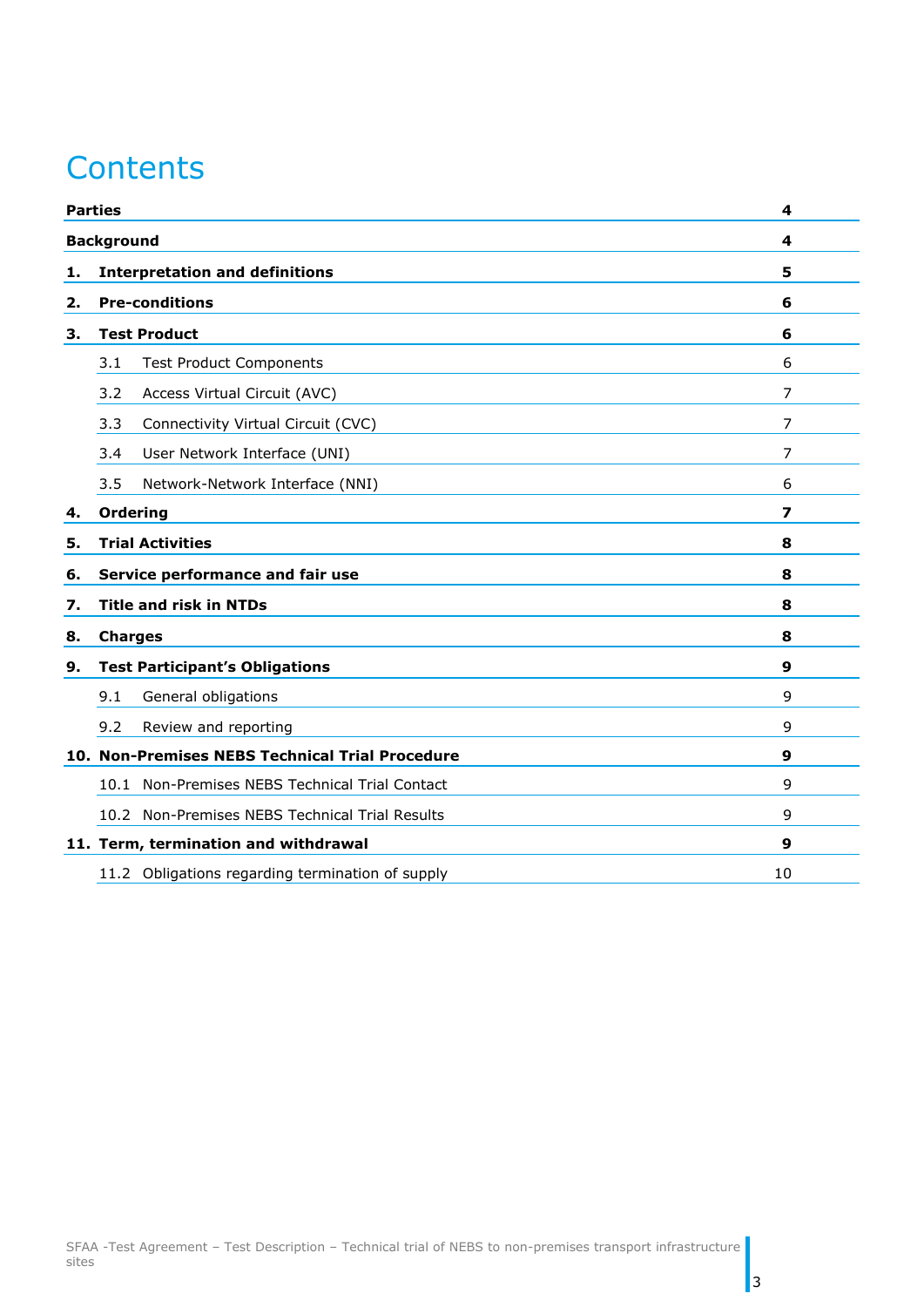# Test Agreement

# Test Description: Technical trial of NEBS to nonpremises transport infrastructure sites

#### <span id="page-3-0"></span>Parties

- NBN Co Limited (ABN 86 136 533 741) of Level 11, 100 Arthur Street, North Sydney NSW 2060 (**NBN Co**);
- [Insert party name] (ABN [insert ABN]) of [insert registered address of Test Participant] (**Test Participant**)

#### <span id="page-3-1"></span>**Background**

- A. This Test Description, together with the Standard Test Terms, forms the Agreement for the Non-Premises NEBS Technical Trial.
- B. On 16 January 2017, NBN Co notified PDF participants that it was seeking expressions of interest from service providers to participate in a technical trial to be conducted in ready-for-service (**RFS**) FTTN and FTTP areas within New South Wales, Victoria and/or Queensland.
- C. The technical trial is intended to field-test the technical feasibility of supplying the NEBS to nonpremises end-point locations at transport infrastructure sites to enable service providers to supply telecommunications services in connection with transport infrastructure such as traffic lights (**Non-Premises NEBS Technical Trial**).
- D. NBN Co and the Test Participant will agree a list of non-premises transport infrastructure sites (each, an **Agreed Site**) located in RFS FTTN or RFS FTTP areas at which the Non-Premises NEBS Technical Trial is to occur.
- E. The Test Participant must enter into an arrangement with the relevant transport authority End User allowing NBN Co to extend the NBN Co Network to the Agreed Sites and for the Non-Premises NEBS Technical Trial to occur at the Agreed Sites.
- F. NBN Co will, at its cost, extend the NBN Co Fibre Network or the NBN Co FTTN Network (as applicable) to the Agreed Sites to facilitate the Non-Premises NEBS Technical Trial.
- G. The Non-Premises NEBS Test Product is based on the NEBS but is different in a number of respects intended to make it suitable for use in connection with transport infrastructure sites. These differences include:
	- it is not supplied to a Premises but to a non-premises end-point location at an Agreed Site;
	- where it is supplied by means of the NBN Co Fibre Network, the location of the UNI port will be at an NTD which may be in the form of a small form-factor pluggable transceiver; and
	- where it is supplied by means of the NBN Co FTTN Network, the location of the UNI port will be at a Passive NTD if one is present or, if no Passive NTD is present, the first accessible point at the Agreed Site at which the Test Participant or End User Equipment is terminated and connected to a copper pair.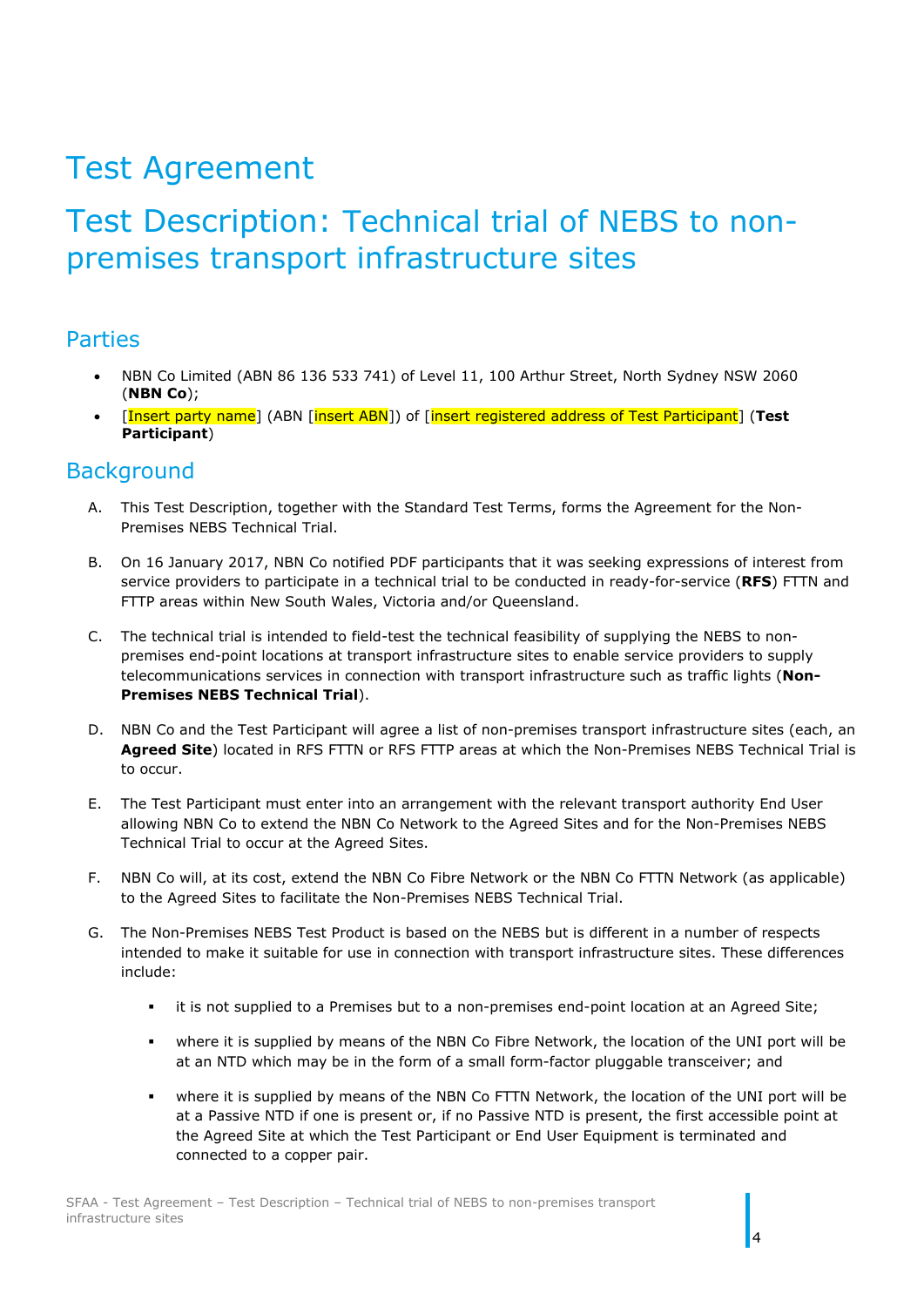# <span id="page-4-0"></span>1. Interpretation and definitions

For the purposes of this Test Description:

- (a) the singular includes the plural and vice versa;
- (b) any capitalised term used but not defined in this Test Description has the meaning given to that term in the Standard Test Terms;
- (c) any capitalised term used but not defined in this Test Description or the Standard Test Terms has the meaning given to that term in the WBA; and
- (d) any definition or provision in the Standard Test Terms, or incorporated into this Agreement from the WBA, which refers to 'Premises' will be read to refer to 'Premises or Agreed Site (as applicable)', and:

**Agreed Site** has the meaning given in recital D.

**Agreement** means this Test Description together with the Standard Test Terms.

**AVC** or **Access Virtual Circuit** has the meaning given in clause 3.4(a).

**Component** means each of the components of a Non-Premises NEBS Test Product, as described in sections [3.4](#page-6-0) to [3.2.](#page-5-3)

**CVC** or **Connectivity Virtual Circuit** has the meaning given in clause 3.3(a).

**NEBS** means the NBN Co Ethernet Bitstream Service supplied by means of the NBN Co Fibre Network or the NBN Co FTTN Network as described in the WBA.

**NNI** or **Network-Network Interface** has the meaning given in clause 3.2(a).

**Non-Premises NEBS Technical Trial** means the activities undertaken by NBN Co and Test Participant in accordance with this Agreement together with the performance of the obligations set out in this Agreement.

**Non-Premises NEBS Technical Trial Contact** means each person appointed by NBN Co and Test Participant as:

- (a) their single central contact point regarding the Non-Premises NEBS Technical Trial; and
- (b) any additional people appointed as contact points in relation to specific matters regarding the Non-Premises NEBS Technical Trial (such as operational or technical issues).

**Non-Premises NEBS Test Product** is defined in clause 3.1.

**SFP NTD** means a small form-factor pluggable transceiver network termination device with specifications notified by NBN Co from time to time.

**Standard Test Terms** means the agreement entitled "Test Agreement – Standard Test Terms" entered into between NBN Co and Test Participant.

**Test Description** means this document, which is issued by NBN Co under the Standard Test Terms.

**UNI** or **User Network Interface** has the meaning given in clause 3.5(a).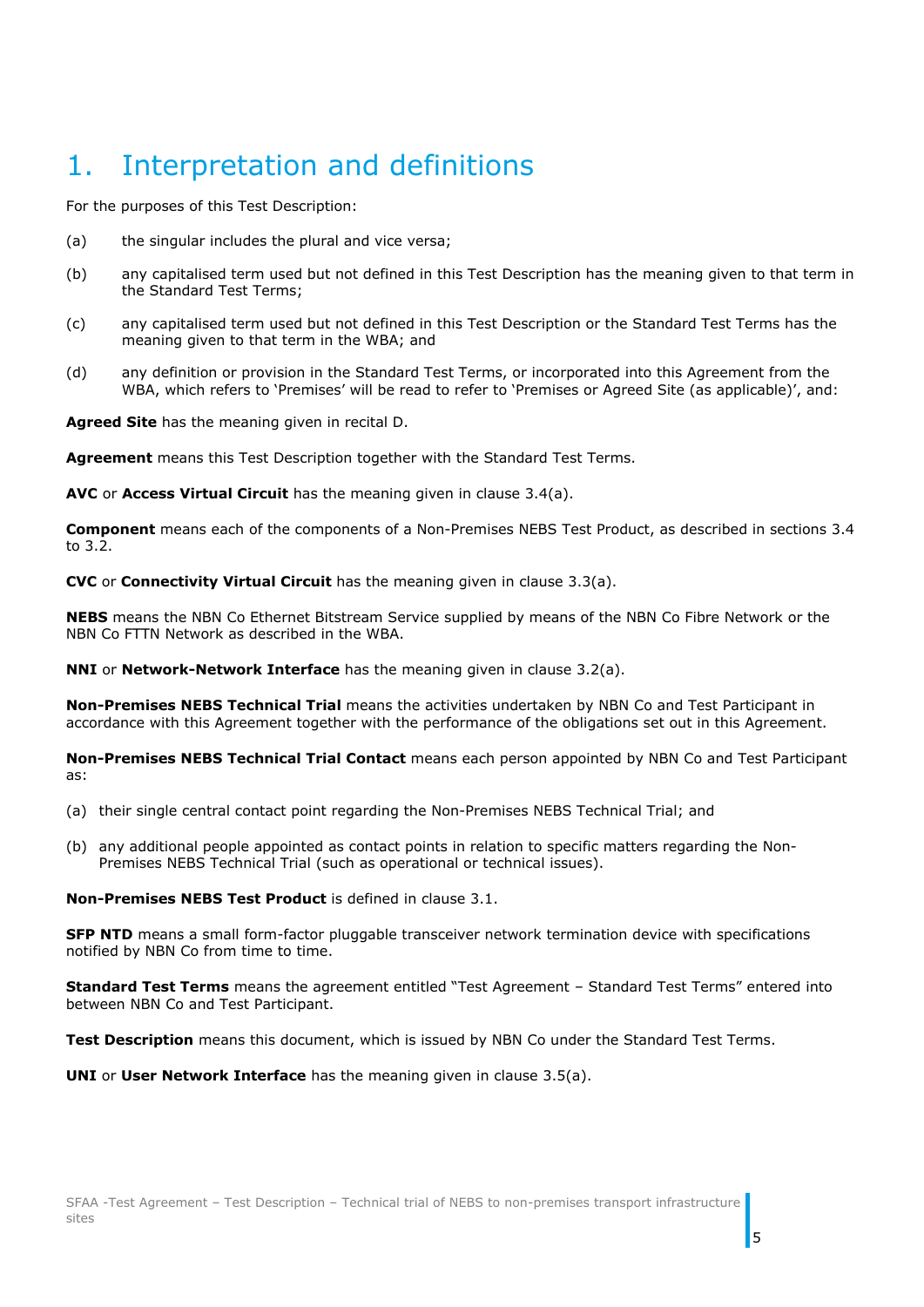## <span id="page-5-0"></span>2. Pre-conditions

- <span id="page-5-4"></span>(a) To participate in the Non-Premises NEBS Technical Trial, Test Participant must, by 24 November 2017, or a later date notified by NBN Co:
	- (i) be a party to a WBA;
	- (ii) have entered into the Standard Test Terms and this Agreement; and
	- (iii) have undertaken on-boarding and certification activities prescribed by NBN Co for the Non-Premises NEBS Technical Trial.
- (b) If Test Participant ceases to comply with the conditions in clause [2\(a\)](#page-5-4) at any time, NBN Co may immediately do any one or more of the following things:
	- (i) exclude Test Participant from the Non-Premises NEBS Technical Trial;
	- (ii) cease supplying the Non-Premises NEBS Test Product to Test Participant; and
	- (iii) terminate this Agreement.
- <span id="page-5-7"></span><span id="page-5-6"></span><span id="page-5-5"></span>(c) The Test Participant acknowledges that, in order for the Test to commence:
	- (i) NBN Co and the Test Participant must agree the Agreed Sites;
	- (ii) the Test Participant must enter into an arrangement with the relevant transport authority End Users to be those End Users' retail service provider for Non-Premises NEBS Technical Trial at the Agreed Sites;
	- (iii) where required to facilitate the Test, the Test Participant must obtain authority to act on the End User's behalf with respect to access to Agreed Sites and the installation, maintenance and replacement of equipment at Agreed Sites; and
	- (iv) NBN Co must extend the NBN Co Fibre Network or the NBN Co FTTN Network (as applicable) to the Agreed Sites, and NBN Co is not under any obligation to commence such extensions until conditions sets out in clause  $2(c)(i)$ ,  $2(c)(ii)$  and  $2(c)(iii)$  are met.

## <span id="page-5-1"></span>3. Test Product

#### <span id="page-5-2"></span>3.1 Test Product Components

- (a) The **Non-Premises NEBS Test Product** is a Test Product comprised of the Components described in sections [3.4](#page-6-0) to [3.2](#page-5-3) supplied by NBN Co to Test Participant to an Agreed Site for the purpose of the Non-Premises NEBS Technical Trial.
- (b) Subject to this Agreement, NBN Co will supply Test Participant with the Non-Premises NEBS Test Product in respect of the Agreed Sites.

#### <span id="page-5-3"></span>3.2 Network-Network Interface (NNI)

- (a) The **Network-Network Interface** or **NNI** is the interface at a POI where the Test Participant's traffic is handed over to the NBN Co Network.
- (b) For each POI which NBN Co notifies to Test Participant is a POI associated with an Agreed Site, Test Participant must:
	- (i) use, by agreement with NBN Co, a "NNI" Product Component of NEBS as a Component of the Non-Premises NEBS Test Product under and subject to this Agreement; or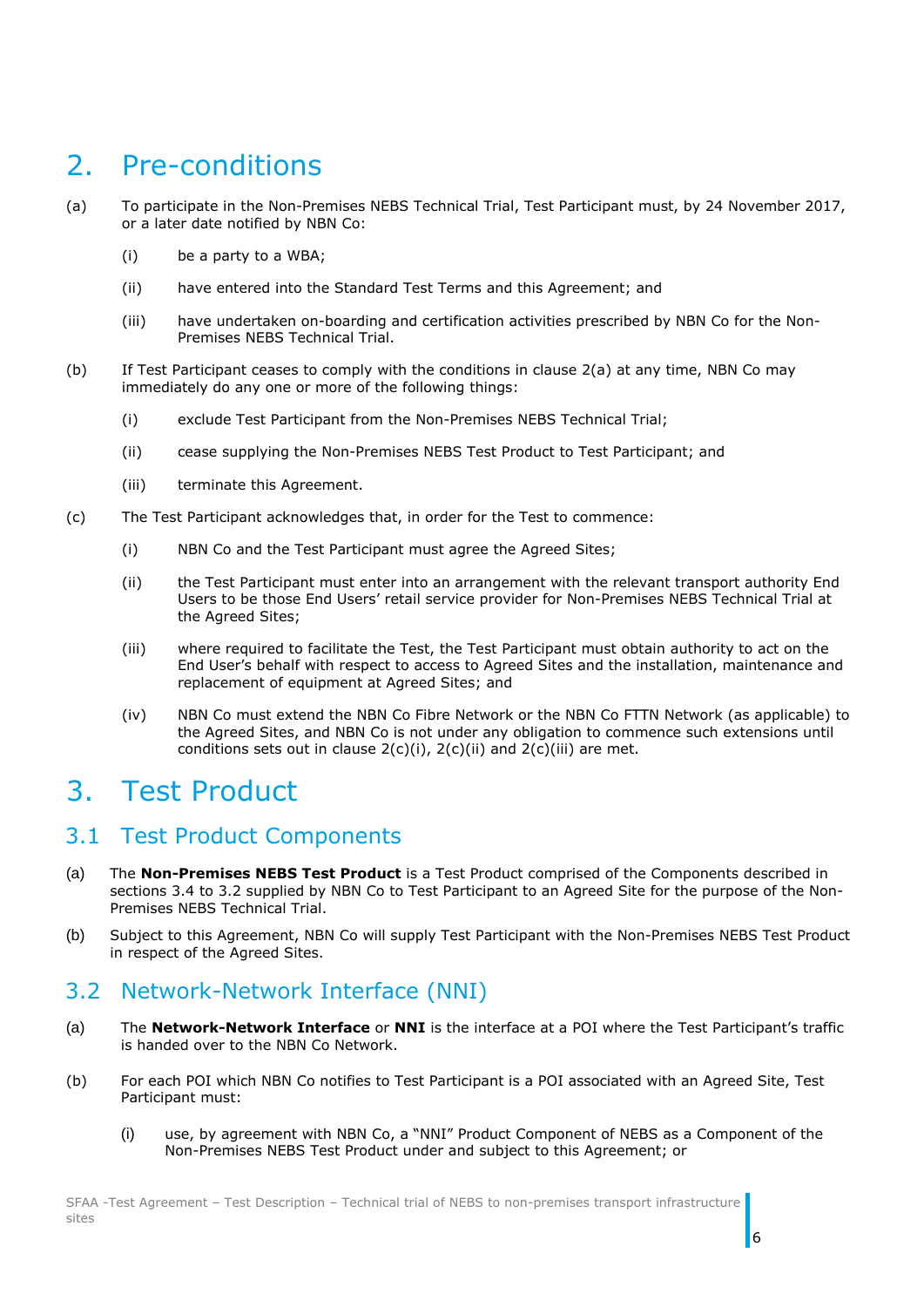#### (ii) order an NNI.

### <span id="page-6-1"></span>3.3 Connectivity Virtual Circuit (CVC)

- (a) A **Connectivity Virtual Circuit** or **CVC** is Ethernet-based Layer 2 virtual capacity on the NBN Co Network used to carry the Test Participant's traffic between multiple AVCs in a CSA on an aggregated basis and the NNI at the POI serving that CSA.
- (b) For each CSA that has an Agreed Site, Test Participant must either:
	- (i) use, by agreement with NBN Co, a "CVC" Product Component of NEBS as a Component of the Non-Premises NEBS Test Product under and subject to this Agreement; or
	- (ii) order a CVC in each traffic class and bandwidth profile agreed with NBN Co.

#### <span id="page-6-0"></span>3.4 Access Virtual Circuit (AVC)

- (a) An **Access Virtual Circuit** or **AVC** is an Ethernet-based Layer 2 virtual connection on the NBN Co Fibre Network or the NBN Co FTTN Network that carries Test Participant's traffic between an NNI and UNI.
- (b) Test Participant must order an AVC for each Agreed Site in each traffic class and bandwidth profile agreed with NBN Co.

#### <span id="page-6-2"></span>3.5 User Network Interface (UNI)

- (a) The **User Network Interface** or **UNI** is the interface to which NBN Co supplies the Non-Premises NEBS Test Product in respect of an Agreed Site.
- (b) For each Agreed Site served by:
	- (i) the NBN Co Fibre Network, NBN Co will determine the form, type (and, if applicable, model) of NTD that NBN Co will supply for the purpose of providing Test Participant with access to the UNI; and
	- (ii) the NBN Co FTTN Network, Test Participant must operate VDSL2 hardware compatible with the UNI-DSL interface specified in a WBA.
- (c) The location of the UNI in respect of an Agreed Site depends on the NBN Co Network used to serve the Agreed Site:
	- (i) where the Agreed Site is served by the NBN Co Fibre Network, the location of the UNI will be at an NTD which may be in the form of an SFP NTD; and
	- (ii) where the Agreed Site is served by the NBN Co FTTN Network, the location of the UNI will be at a Passive NTD if one is present or, if no Passive NTD is present, the first accessible point at the Agreed Site at which Test Participant or End User Equipment can be terminated and connected to a copper pair.

# <span id="page-6-3"></span>4. Ordering

- (a) Test Participant must comply with any ordering processes notified by NBN Co from time to time in connection with the Non-Premises NEBS Technical Trial.
- (b) Test Participant must, to the extent specified by NBN Co, acquire facilities access, under a WBA or other agreement between NBN Co or Test Participant, for the POI at which NBN Co supplies the NNI for the Non-Premises NEBS Test Product.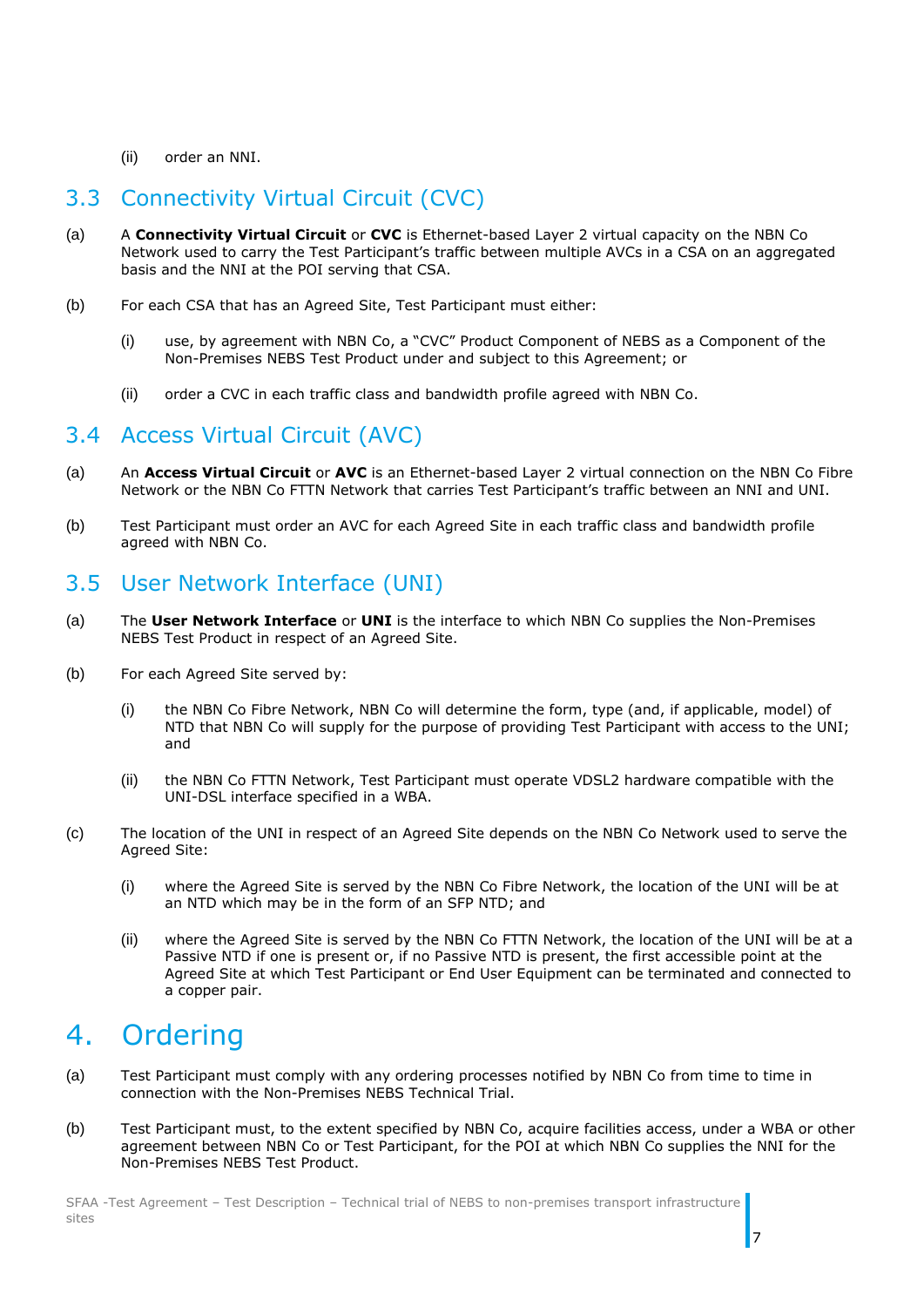## <span id="page-7-0"></span>5. Trial Activities

- (a) The Non-Premises NEBS Technical Trial activities will:
	- (i) commence on or around Monday 27 November 2017; and
	- (ii) be completed within a period of approximately 17 weeks, concluding on or around Friday 30 March 2018, unless extended by NBN Co or terminated earlier in accordance with this Agreement.
- (b) NBN Co may, by giving Test Participant 5 Business Days' written notice, amend either or both of the dates on which Non-Premises NEBS Technical Trial activities begin and cease.

## <span id="page-7-1"></span>6. Service performance and fair use

- (a) Test Participant acknowledges and agrees that no service level, rebate or compensation of any kind, however described, is available or applicable to any aspect or component of the supply of the Non-Premises NEBS Test Product.
- (b) This Test Description incorporates, as if set out in full:
	- (i) the Fair Use Policy under the WBA; and
	- (ii) the provisions of section 13 (Speeds, performance and availability) of the Product Description for the NBN Co Ethernet Bitstream Service under the WBA.

which are taken to apply to the Non-Premises NEBS Test Product to the extent applicable, in addition to all other qualifications, conditions and limitations in this Agreement, subject to the following:

- (iii) references to "Customer" or "Customers" are to be read as "Test Participant" or "Test Participants";
- (iv) references to "Ordered Product" or "Ordered Products" are to be read as "Test Product" and "Test Products";
- (v) references to "Product Description" are to be read as "this Test Description"; and
- (vi) references to "NEBS" are to be read as "the Non-Premises NEBS Test Product".
- (c) NBN Co may amend this Test Description to give effect to any new, varied or replacement Fair Use Policy.

# <span id="page-7-2"></span>7. Title and risk in NTDs

- (a) Nothing in this Test Description gives Test Participant any right, title or interest in any part of any NTD made available by NBN Co to Test Participant or used by Test Participant.
- (b) Each NTD made available by NBN Co to Test Participant or used by Test Participant is NBN Co Equipment and the Tangible Property of NBN Co for the purposes of the Standard Test Terms.

## <span id="page-7-3"></span>8. Charges

NBN Co will not charge Test Participant for the Non-Premises NEBS Test Product.

8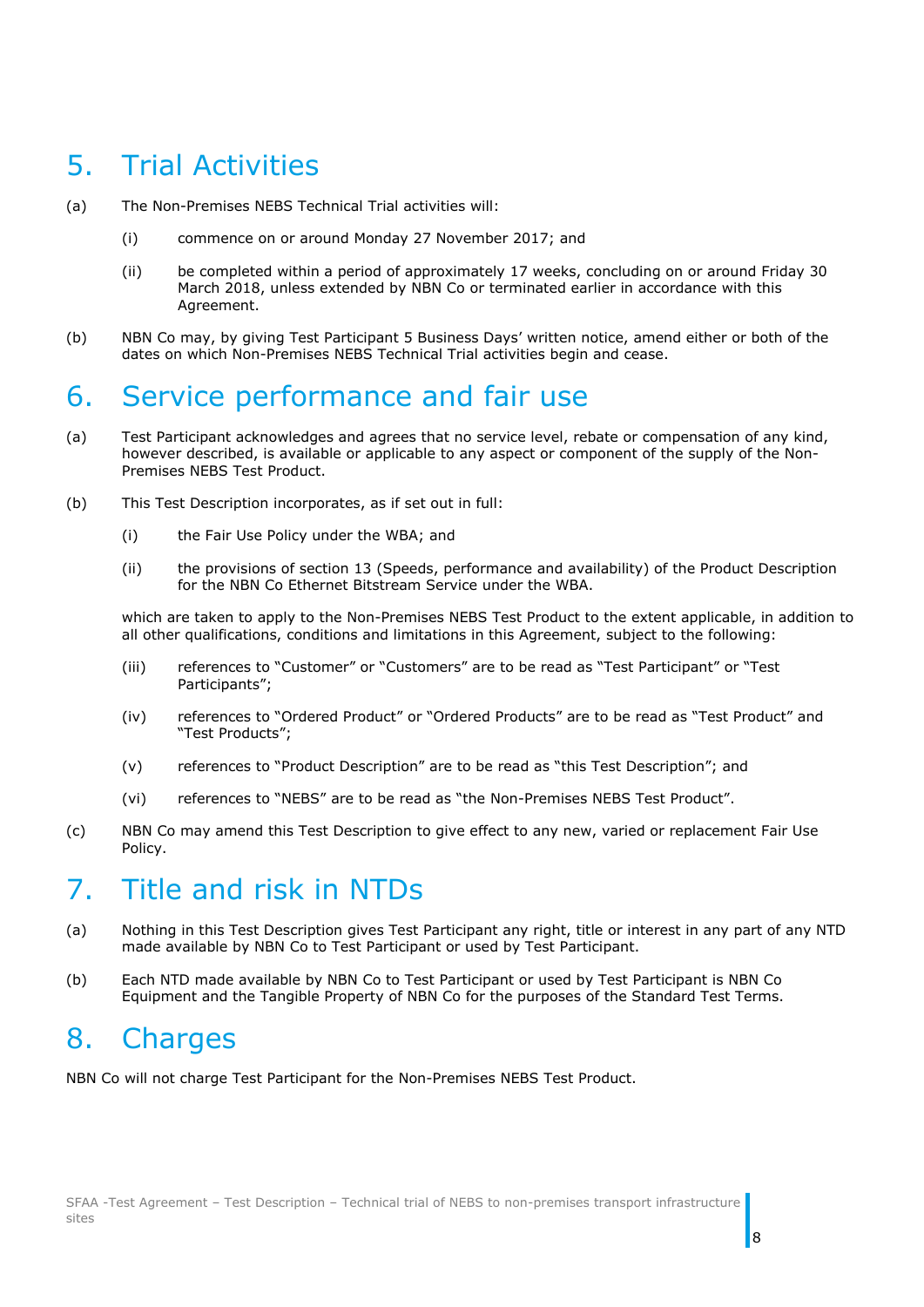# <span id="page-8-0"></span>9. Test Participant's Obligations

### <span id="page-8-1"></span>9.1 General obligations

- (a) Throughout the Non-Premises NEBS Technical Trial, Test Participant is responsible for the supply, management and compliance of all telecommunications services delivered to the End User.
- (b) Test Participant will only use the Non-Premises NEBS Test Product for the Non-Premises NEBS Technical Trial.

#### <span id="page-8-2"></span>9.2 Review and reporting

At regular intervals during the Non-Premises NEBS Technical Trial and within 10 Business Days of completion of the Non-Premises NEBS Technical Trial, Test Participant will, at NBN Co's request:

- (a) meet with NBN Co to review and evaluate the performance of the Non-Premises NEBS Test Product; and
- (b) use reasonable endeavours to obtain and assist NBN Co to directly obtain additional feedback from any relevant third parties regarding the performance of the Non-Premises NEBS Test Product, the NBN Co Network and NBN Co's relevant processes and procedures.

## <span id="page-8-3"></span>10. Non-Premises NEBS Technical Trial Procedure

### <span id="page-8-4"></span>10.1 Non-Premises NEBS Technical Trial Contact

- (a) At NBN Co's request, Test Participant must make relevant Non-Premises NEBS Technical Trial Contacts available for the purpose of co-ordination of the Non-Premises NEBS Technical Trial, including at Agreed Sites on request by NBN Co.
- (b) NBN Co and Test Participant will provide telephone and email contact details of their Non-Premises NEBS Technical Trial Contacts to each other on commencement of the Non-Premises NEBS Technical Trial, and maintain and provide updates to these contact details for the duration of the Test.

### <span id="page-8-5"></span>10.2 Non-Premises NEBS Technical Trial Results

Subject to confidentiality obligations owed to End Users, Test Participant must provide information and feedback to NBN Co regarding the Non-Premises NEBS Test Product by:

- (a) providing information directly to NBN Co as reasonably requested by NBN Co;
- (b) assisting NBN Co to directly obtain feedback regarding the Test Product and Non-Premises NEBS Technical Trial processes from End Users when reasonably requested by NBN Co; and
- (c) immediately notifying NBN Co if Test Participant becomes aware of any actual or likely unexpected or unintended impact of the Non-Premises NEBS Technical Trial, including in respect of any person not actively participating in the Non-Premises NEBS Technical Trial.

# <span id="page-8-6"></span>11. Term, termination and withdrawal

- (a) This Test Description will terminate on 31 March 2018, unless extended by NBN Co and notified to Test Participant or terminated earlier in accordance this Agreement.
- (b) NBN Co may issue a Cancellation Notice at any time in accordance with the Standard Test Terms to terminate any one or more of the following:
	- (i) this Test Description;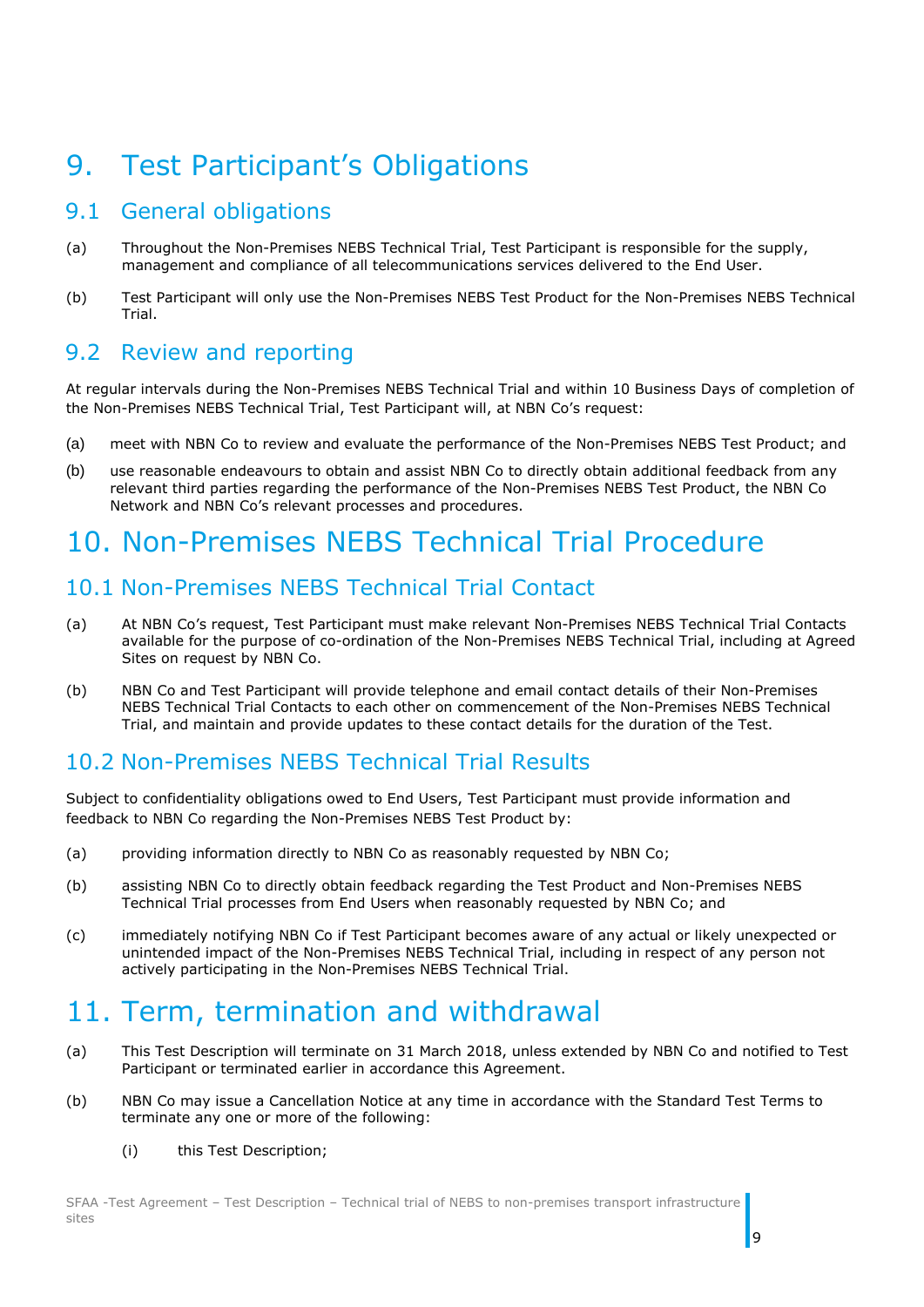- (ii) the Non-Premises NEBS Technical Trial; or
- (iii) the supply of the Non-Premises NEBS Test Product at any Agreed Site.
- <span id="page-9-1"></span>(c) Test Participant may cancel its participation in the Non-Premises NEBS Technical Trial at one or more Agreed Sites by giving 5 Business Day's written notice of the relevant Agreed Sites to NBN Co, in which case NBN Co may do any one or more of the following:
	- (i) cease supplying the Non-Premises NEBS Test Product to the relevant Agreed Sites immediately; and
	- (ii) give a Cancellation Notice under the Standard Test Terms in respect of any or all other Agreed Sites.
- (d) If Test Participant cancels its participation in the Non-Premises NEBS Technical Trial at an an Agreed Site under clause [11\(c\),](#page-9-1) Test Participant will:
	- (i) inform NBN Co of the reason for the cancellation; and
	- (ii) if Test Participant wishes to continue participating in the Non-Premises NEBS Technical Trial, assist NBN Co to mitigate the effect of such cancellation on the overall performance of the Non-Premises NEBS Technical Trial (for example, by using reasonable endeavours to identify and agree replacement Agreed Sites and the participation of replacement End Users, if requested by NBN Co).
- (e) Test Participant may terminate participation in the Non-Premises NEBS Technical Trial at one or more Agreed Sites immediately by written notice to NBN Co if supply of the Non-Premises NEBS Test Product in respect of an Agreeed Site is resulting in an serious adverse impact on Test Participant's or End User's network or services (in the Test Participant's reasonable opinion).
- (f) Subject to clause 11(e), if Test Participant intends to cancel supply of the Non-Premises NEBS Test Product in respect of an Agreed Site because its supply is resulting in an adverse impact on Test Participant's or End User's network or services:
	- (i) Test Participant will immediately notify NBN Co;
	- (ii) NBN Co will take reasonable steps to investigate and attempt to resolve the issue;
	- (iii) Test Participant will provide NBN Co with all reasonably requested assistance in its investigation and resolution activities; and
	- (iv) if the issue is not resolved within 5 Business Days after NBN Co receives Test Participant's notice, NBN Co will promptly terminate the supply of the Test Product in respect of the Agreed Site at the written request of the Test Participant.
- (g) If Test Participant enters into an agreement with NBN Co for the supply of a non-premises NBN Co ethernet bitsteam service on a non-test basis, NBN Co may, in its sole discretion:
	- (i) terminate this Test Description and the Non-Premises NEBS Technical Trial by issuing a Cancellation Notice in accordance with the Standard Test Terms; or
	- (ii) continue supplying the Non-Premises NEBS Test Product as a "Non-Premises NBN Co Ethernet Bitstream Service" (however it may be described) under and subject to the terms of that agreement, by giving notice to Customer.

### <span id="page-9-0"></span>11.2 Obligations regarding termination of supply

The parties will use their reasonable endeavours to work with each other for the purpose of avoiding any inconvenience to any End User affected by termination or cancellation of the Non-Premises NEBS Technical Trial or the supply of the Non-Premises NEBS Test Product.